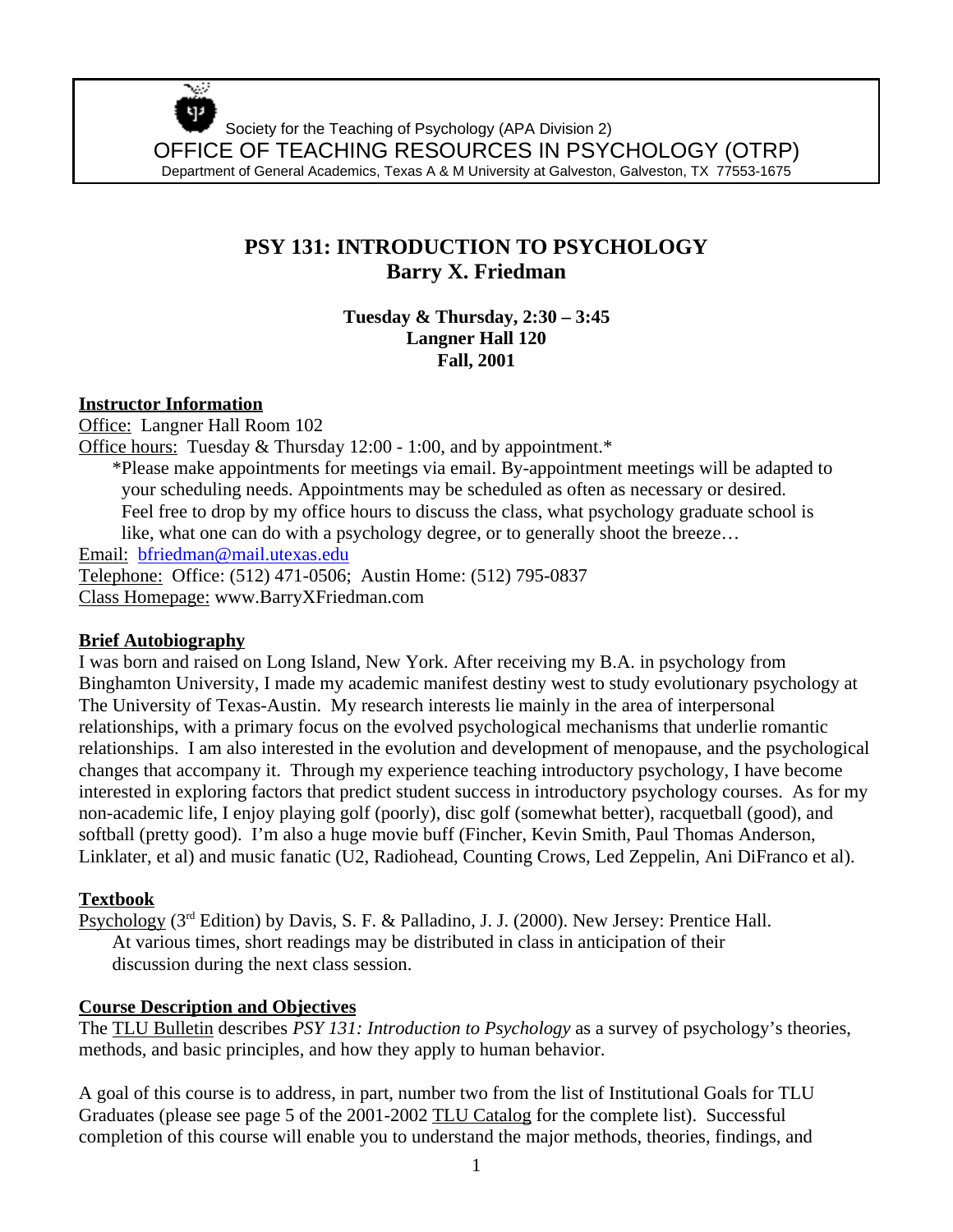historical trends in psychology, and to apply that knowledge to your everyday life. Knowledge of how and why your mind works the way it does will best allow you to use your mind to tackle the myriad obstacles that life throws at you!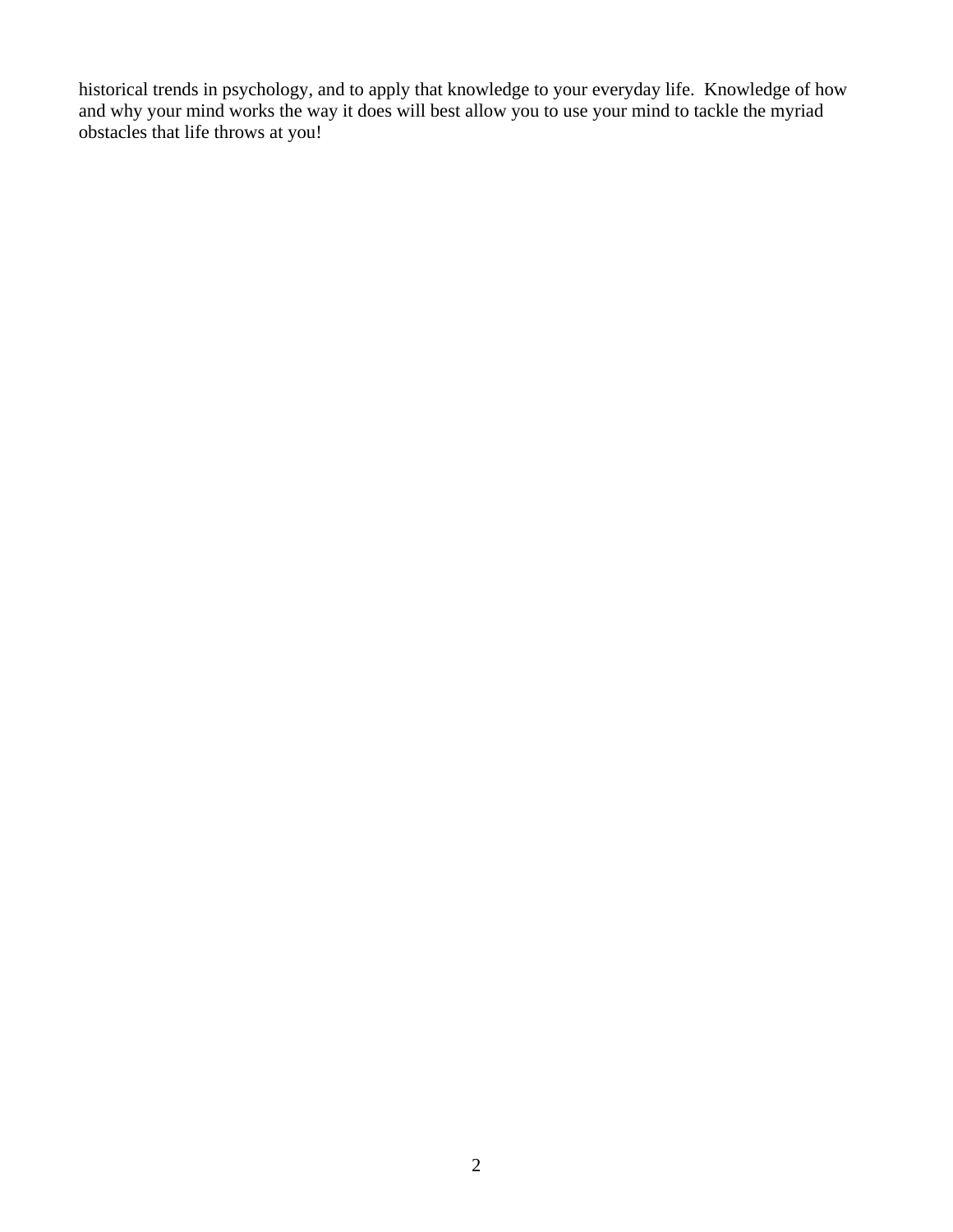# **Psychology Program Goals**

The psychology program strives to help students learn the subject matter related to psychology, to think critically about psychology and related fields, and to develop skills, which will prepare students for graduate school and/or a psychology-related profession. In addition, the psychology department encourages students to study the relationship between psychological and biological processes.

### **Teaching Philosophy**

I take great pride in a teacher's responsibility to foster student learning. I strive to engage my students' interests inside and outside of the classroom by requiring high standards and using effective and entertaining teaching methods to help my students meet them. I believe that my role as a teacher is to foster critical, creative thinking, and intellectual risk-taking. I believe that your role as a student is to work hard and HAVE FUN with this class. I encourage you to ask questions, interject humorous anecdotes, and seek clarification as needed. I most enjoy teaching psychology and want you to most enjoy learning it. ACTIVELY PARTICIPATE, PLEASE!!!

# **Attendance**

Attendance is required for this class. Missed exams and quizzes cannot be made up, and missed notes cannot be borrowed from me, so please COME TO EACH AND EVERY CLASS! Much of the material covered in lecture is not in the textbook, and will be included on the exams. If you miss a class you are responsible for finding out about class announcements.

# **Experiment Participation**

Psychology majors and professors at TLU are often involved in research projects that necessitate human participation. Your involvement as a participant is invaluable to the students and professors seeking answers to important research questions. You will not be placed at risk as a result of involvement in a research project, and you may withdraw from a study at any time without penalty. *All Psyc 131 students must either participate in TWO research projects for the department, write TWO 1-page journal summaries, or do one of each (participation and summary).* Further details about the nature, time, etc. of research projects will be made available part-way through the semester—check the bulletin board in the psychology department suite (near Langner Hall offices 134, 136, and 140). If your schedule will not accommodate your participation, if you wish to satisfy this requirement early in the semester, or if you simply do not want to serve as a human subject, there is an alternative assignment for you to fulfill. Specifically, students who choose not to participate in research (and those who fail to notify the experimenter 24 hours in advance that they will be unable to meet a scheduled appointment) are required to write a paper instead. The paper shall be a 1-page typewritten (double-spaced) summary and critique of an article from a current issue of a psychology journal. Please clear the journal article with me prior to writing your summary.

#### **Special Accommodations**

In accordance with the Americans with Disabilities Acts, TLU seeks to provide reasonable accommodations for all qualified individuals with disabilities. If you require special arrangements in order to meet class requirements, it is your responsibility to register with the Dean of Community Life (BC 213) and to notify me as soon as possible. The Dean will inform me of appropriate accommodations.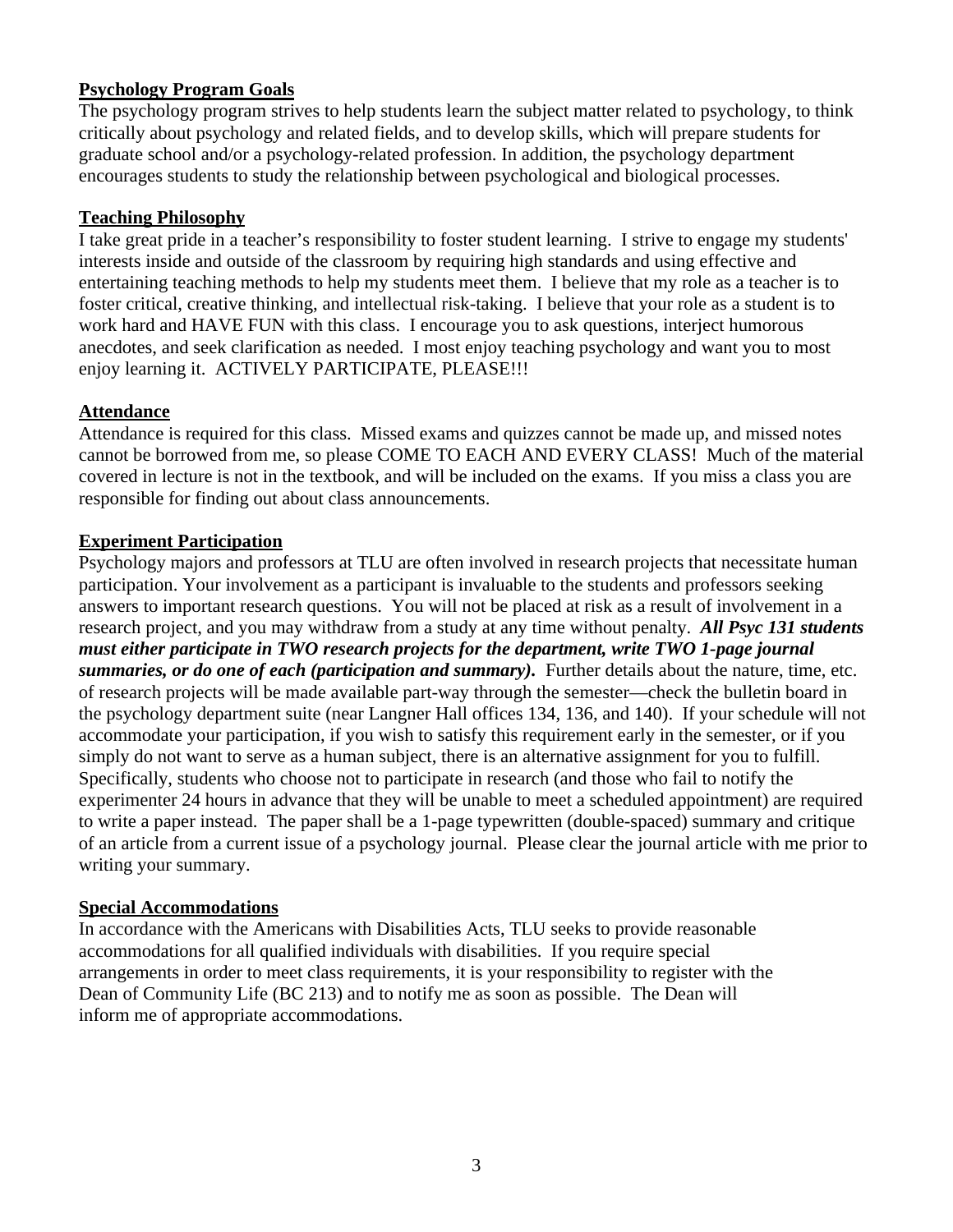# **Grading**

There will be 4 exams (non-comprehensive) and an optional comprehensive final exam. Comprehension of the lectures and assigned readings will be assessed with the exams. If you're satisfied with your 4 exam grades you may skip the final. If you are not satisfied with an exam grade, you make take the final exam and replace your lowest exam grade with your score on the final. Thus, 4 exams (20 % each) will count toward your course grade. Exams will consist of a combination of multiple choice, fill-in-the-blank, and short answer questions. I will provide you with sample exam questions before the first exam. You will have 75 minutes to complete each exam.

The remaining 20% of your course grade will come from 11 in-class quizzes on the lectures and assigned reading since the last quiz/exam. The brief quizzes will consist of 3-5 multiple choice and/or fill-in-theblank questions. Quizzes will take place during the first 5 minutes of class. If you are absent or late to a class that is a quiz day, you will receive a zero for that quiz. Missed quizzes *cannot* be made up. However, your lowest quiz grade will be dropped.

Grades will be calculated as follows:

| 4 Exam scores: | 100 points each for a total of 400 pts (80% of grade).                   |
|----------------|--------------------------------------------------------------------------|
|                | 10 Quiz scores: 10 points each for a total of 100 points (20% of grade). |

Grades will be assigned as follows\*:

| $93 - 100\%$ | $=$ A   |
|--------------|---------|
| $90 - 92%$   | $= A$ - |
| $87 - 89%$   | $=$ B+  |
| $83 - 86\%$  | $=$ B   |
| $80 - 82%$   | $=$ B-  |
| $77 - 79%$   | $= C+$  |
| $73 - 76%$   | $= C$   |
| $70 - 72%$   | $= C$ - |
| $60 - 69%$   | $= D$   |
| $< 60\%$     | $=$ F   |

\* The Current TLU grading policy is to show pluses and minuses (e.g., A-, B+, C -) on grade sheets (as applicable) at the end of the semester. However, these pluses and minuses are not used in calculating GPAs and are not shown on official transcripts.

# **Other Course Policies**

- 1) I hold high expectations for my students. My exams are difficult.
- 2) Exams must be taken as scheduled. Missed exams *cannot* be made-up. If you miss an exam you may take the final exam to replace it. Missed quizzes *cannot* be made up.
- 3) No extra credit is available for this course.
- 4) Performance, not solely effort, is what determines your final grade
- 5) Grades are rounded to the nearest whole number. For example, an 89.4 rounds down to an 89 while an 89.6 is rounded up to a 90.
- 6) Cheating will not be tolerated. Cheaters will receive an "F" for the course.
- 7) You are strongly encouraged to ask a classmate for notes if you miss a lecture. Notes can not be borrowed from me.
- 8) Feel free to eat and drink (non-alcoholic beverages only!) in class as long as you don't disturb others with your muchin' and slurpin'.
- 9) The last day to drop this course without a grade is November  $20<sup>th</sup>$ .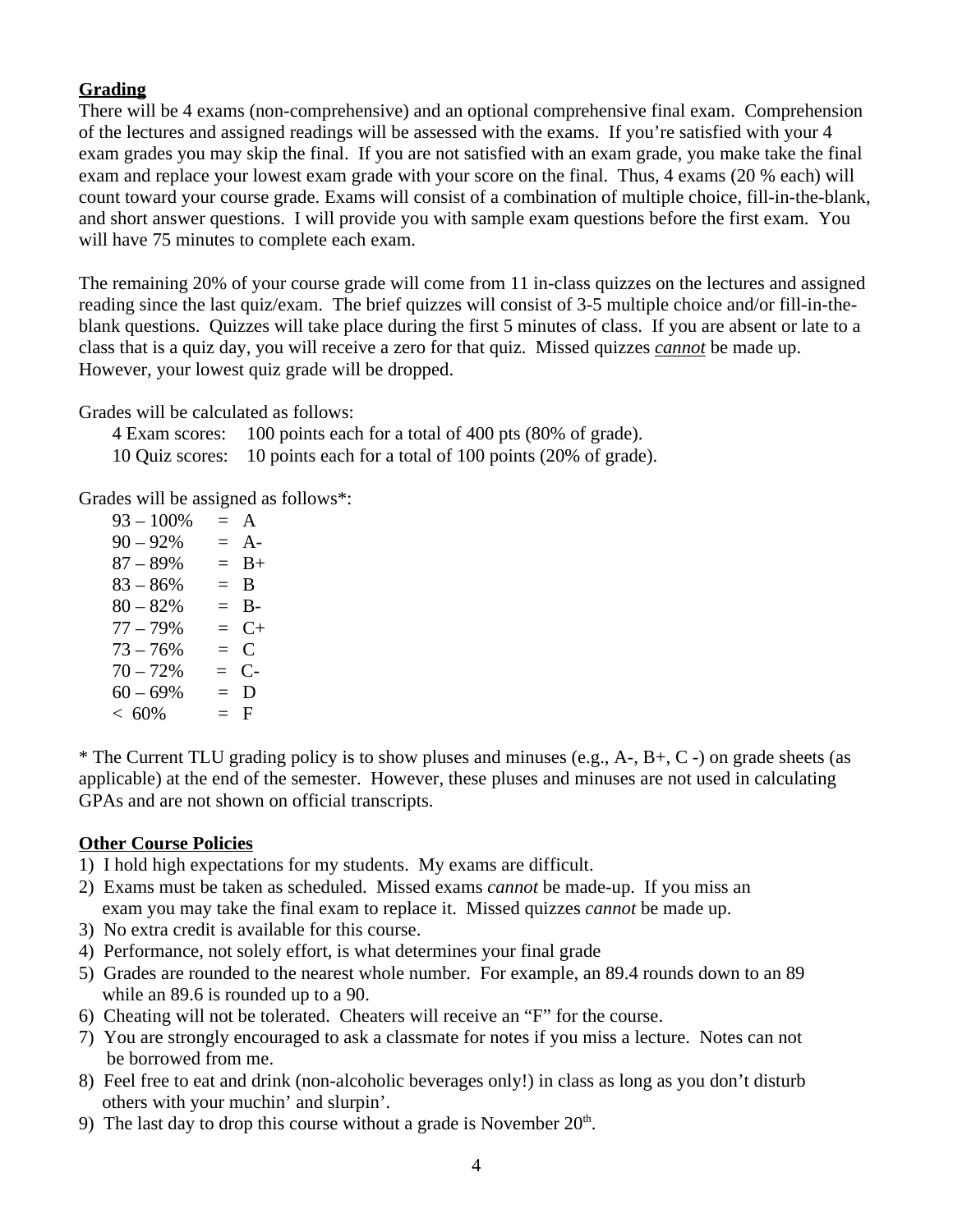| <b>Date</b>     | <b>Topic</b>                           | <b>Chapter/Reading</b>  | <b>Quiz</b> |
|-----------------|----------------------------------------|-------------------------|-------------|
| Aug. 28         | Introduction, Perspectives             | 1                       |             |
| Aug. 30         | <b>Research Methods</b>                | 1                       | Quiz 1      |
| Sept. 4         | Biopsychology                          | $\overline{2}$          |             |
| Sept. 6         | Biopsychology                          | $\overline{2}$          | Quiz 2      |
| Sept. 11        | <b>Evolutionary Psychology</b>         | <b>Assigned Article</b> |             |
| Sept. 13        | Sleep, Hypnosis, and Drugs             | 5                       | Quiz 3      |
| <b>Sept. 18</b> | <b>EXAMI</b>                           |                         |             |
| Sept. 20        | Learning & Conditioning                | 6                       |             |
| Sept. 25        | Learning & Conditioning                | 6                       | Quiz 4      |
| Sept. 27        | Memory                                 | 7                       |             |
| Oct. 2          | Memory                                 | 7                       | Quiz 5      |
| Oct. 4          | Intelligence & Behavior Genetics       | 8                       |             |
| Oct. 9          | Intelligence & Behavior Genetics       | 8                       | Quiz 6      |
| <b>Oct. 11</b>  | <b>EXAMII</b>                          |                         |             |
| Oct. 16         | Developmental Psychology               | 9                       |             |
| Oct. 18         | NO CLASS (Enjoy Fall Break!)           |                         |             |
| Oct. 23         | Sex, Gender, Mating, & Sex Differences | 11                      |             |
| Oct. 25         | Sex, Gender, Mating, & Sex Differences | 11                      | Quiz 7      |
| Oct. 30         | <b>Personality Psychology</b>          | 12                      |             |
| Nov. 1          | <b>Personality Psychology</b>          | 12                      | Quiz 8      |
| Nov. 6          | Social Psychology                      | 16                      |             |
| Nov. 8          | Social Psychology                      | 16                      | Quiz 9      |
| <b>Nov. 13</b>  | <b>EXAM III</b>                        |                         |             |
| Nov. 15         | <b>Disorders</b>                       | 13                      |             |
| Nov. 20         | <b>Disorders</b>                       | 13                      | Quiz 10     |
| Nov. 22         | NO CLASS (Happy Thanksgiving!)         |                         |             |
| Nov. 27         | Therapy                                | 14                      |             |
| Nov. 29         | Therapy                                | 14                      |             |
| Dec. 4          | <b>Health Psychology</b>               | 15                      | Quiz 11     |
| Dec. 6          | <b>EXAM IV</b>                         |                         |             |

# **Course Schedule**

**FINAL EXAM: Tuesday, December 13th, 1:30 - 4:30.**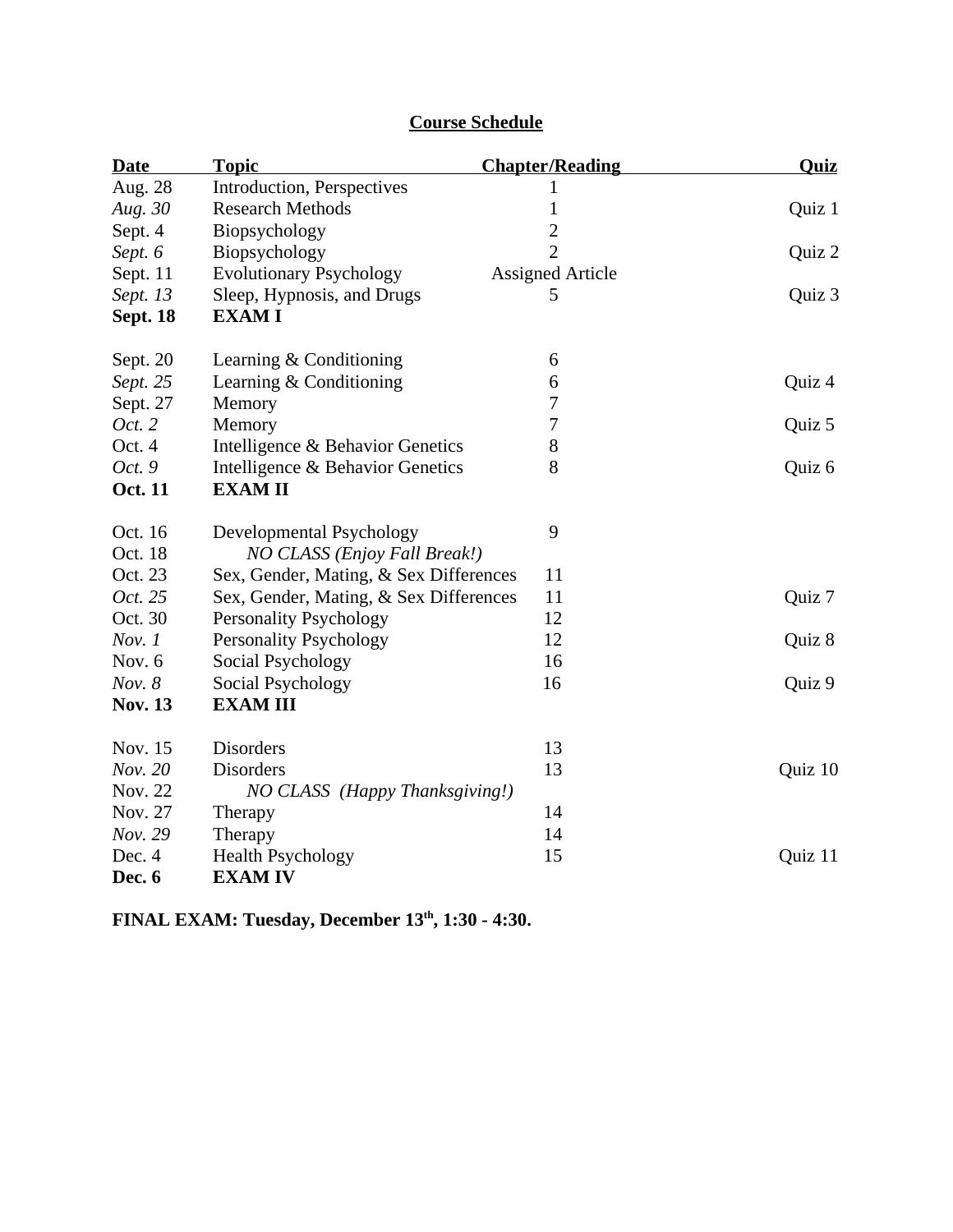#### **Suggestions About How to Study**

Particularly following the first exam, students often ask about how to study for PSY 131. There is no reason to wait until that time to become concerned about study techniques. I have put together few suggestions below from the published literature on study skills. It goes without saying that these tactics should be applied as soon as possible: They will *not* bail you out if you wait until you have already done poorly on one or more exams.

1. Look over the assigned readings BEFORE you start reading. Each chapter is organized into modules. Indeed, organization is the hallmark of textbooks. Read these modules. Review after reading each module. Take breaks after each module.

2. At the end of each module, stop and ask yourself what you have learned. Ask yourself, without looking at the book, what the major points are and what the key terms were. If you can't define the terms and remember the points in a module right after reading them, you didn't read at a useful level and must re-read. At the end of each chapter do a review of all the modules, being sure to understand how each module relates to each other.

As you find important things, consider marking them with a highlighter or something in the margin. Better yet, ORGANIZE the ideas by drawing pictures, making lists, or composing OUTLINES to better encode the information in your memory. Important things are not just definitions. They also include study findings, theories, and summaries of areas of research. Read for about 45 minutes or so--after that your efficiency drops. Stop and do laundry for 15 minutes or something before you go back to reading.

3. Work on psychology by doing the assignments by the time they are due, a little bit at a time. No athlete would prepare for a big game by sitting around doing nothing for weeks and then staying up late the night before intensively working out. The same principle applies to learning. LEARN THE MATERIAL AS YOU GO ALONG. You will have to take responsibility for learning the material. You should not have to spend too many hours studying for the exams. By the time the exam is near, you should already know the material.

4. Study in a place that is quiet and in which you will not be disturbed. Plan to work very hard when you read and study. Many failing students think that studying is nothing more than reading the book over and over with the stereo blasting or the TV on and people running in and out while the phone rings. They spend hours at this, but they are not really doing anything useful. To make an analogy--it would be like trying to increase physical fitness by walking slowly and having an ice cream cone every two blocks. This is fun, but it does not result in a hard body. Laying around in front of a TV chatting with friends while scanning a book is also fun, but it is a complete waste of time as far as learning is concerned. To get fit, one must work the muscles, get out of breath and that sort of thing. In order to learn, one must WORK hard and intensely, focusing on the task at hand. No pain, no gain.

5. Study in the time of day during which you are most alert. Do not put studying off until you can hardly keep your eyes open. Successful students report that they make good use of the hour or two they have between classes by studying. It is easy to waste that time by returning home and doing things of little consequence. Much work can be accomplished during the day by finding quiet places that are near to where your classes meet and hitting the books.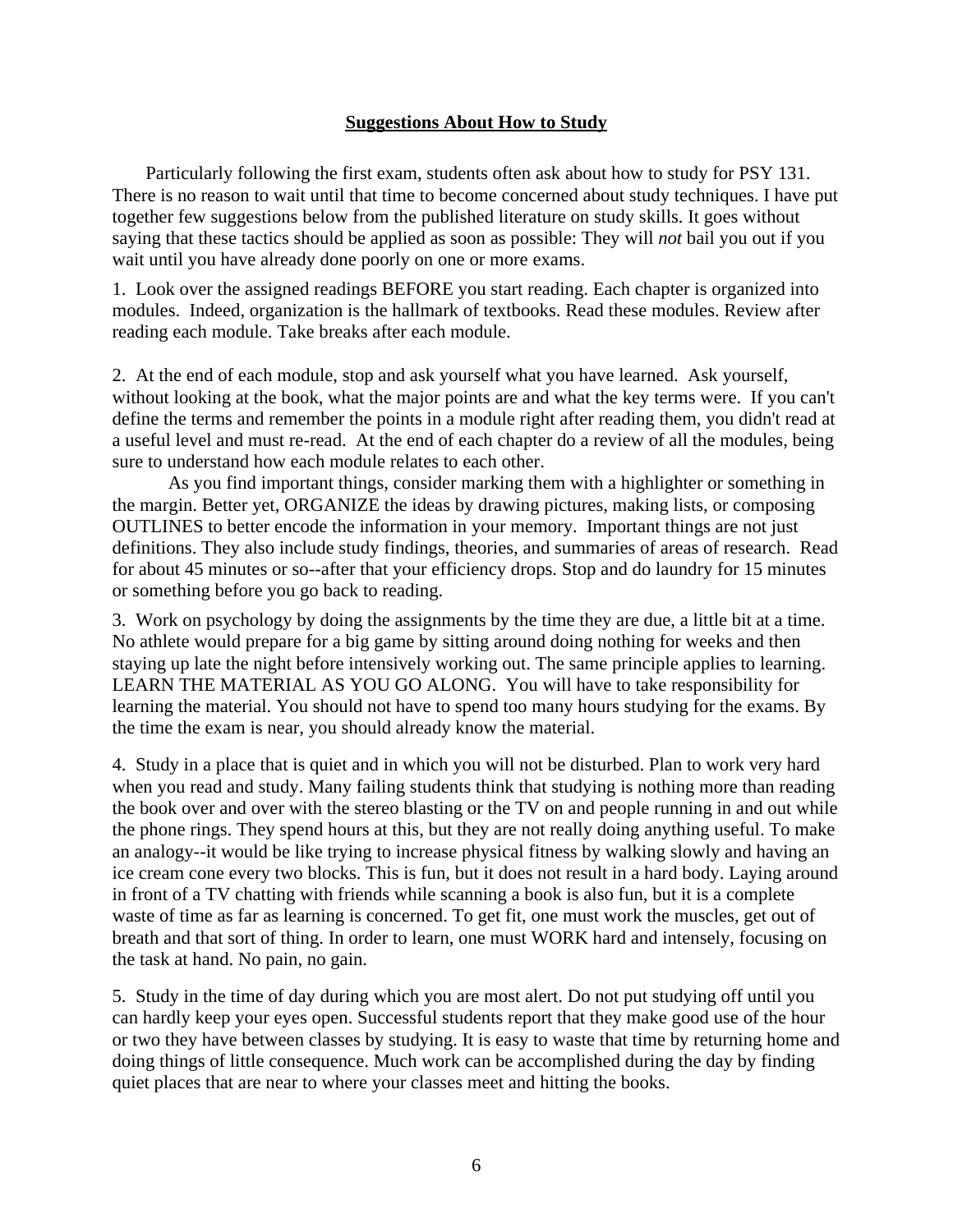6. It is probably not worthwhile to re-copy your lecture notes after class. It is a very good idea, however, to take notes as thoroughly as possible in class, leaving some space as you are taking them. Then, as soon after class as you can, review the notes and clarify things you have not recorded in sufficient detail.

7. Take responsibility for your own performance. Blaming roommates, textbooks, time of class meetings or whatever will not improve your performance. If you are not spending two to three hours in good, dense, quiet study for each hour in class, you are not doing enough. This point is usually ignored by students who do poorly. Following these steps exactly will not be easy at first. If you do poorly on an exam, the first thing you will have to admit is that you have to do something DIFFERENT if you expect your grades to be different. A second thing you might have to admit is that you may have managed to get through high school and subsequent life without maximum efficiency in learning how to learn. Most students who do not do well are either (1) not working long enough or (2) not working efficiently.

#### **Additional Studying Strategies**

Although you are expected to study and ultimately learn a wide range of material, you are rarely taught any systematic strategies allowing you to study more effectively. However, psychologists have devised several excellen techniques for improving study skills, two of which are described below. By employing one of these procedures—known by the acronyms "SQ3R" and "MURDER"—you can increase your ability to learn and retain information and to think critically, not just in psychology classes but in all academic subjects.

#### **SQ3R**

The SQ3R method includes a series of *five* steps, designated by the initials S-Q-R-R-R.

The first step is to *survey* the material by reading the parts of the chapter that give you an overview of the topics covered. Some textbooks contain, for example, chapter outlines, chapter summaries, lists of learning objectives, prologues and epilogues, or some combination of these features and others.

The next step—the "Q" in SQ3R—is to *question*. Formulate questions—either aloud or in writing—before actually reading a section of the material. Some textbooks contain critical thinking questions that are a good source of questions. However, do not rely on them entirely. Making up your own questions is crucial. You may want to write them in the margins of your book. This process helps you to focus on the key points of the chapter, while at the same time putting you in an inquisitive frame of mind.

It is now time for the next, and most important, step: to *read* the material. Read carefully and, even more importantly, read actively and critically. For instance, while you are reading, answer the questions you have asked yourself. You may find yourself coming up with new questions as you read along; that's fine, since it shows you are reading inquisitively and paying attention to the material. Critically evaluate material by considering the implications of what you are reading, thinking about possible exceptions and contradictions, and examining the assumptions that lie behind the assertions made by the author.

The next step—the second "R" is the most unusual. This "R" stands for *recite*, meaning that you look up from the book and describe and explain to yourself, or a study partner, the material you have just read and answer the questions you posed earlier. Do it aloud; this is one time when talking to yourself is nothing to be embarrassed about. The recitation process helps you to clearly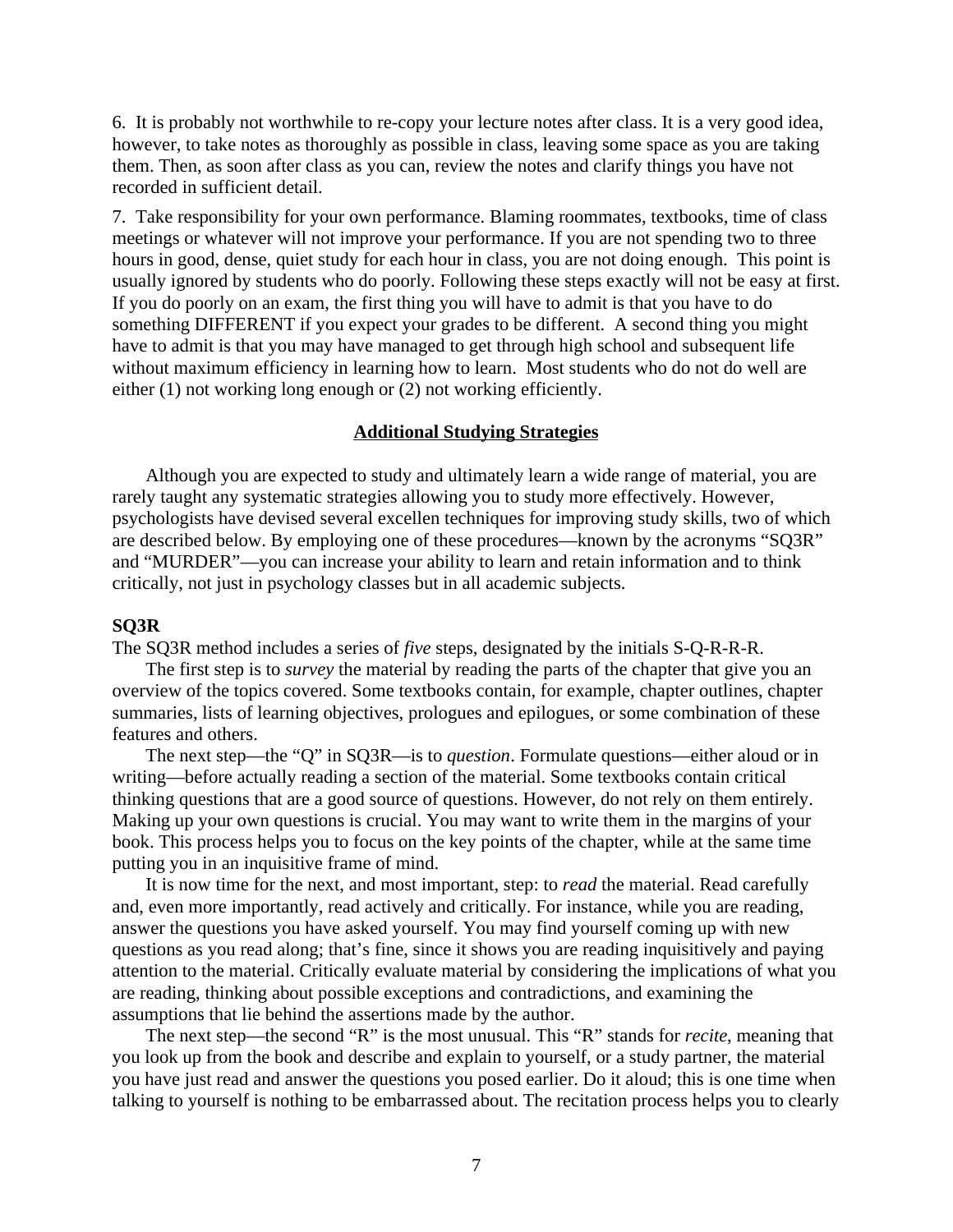identify your degree of understanding of the material you have just read. Moreover, psychological research has shown that communicating material to others, or reciting it aloud to yourself, assists you in learning it in a different—and a deeper—way than material that you do not intend to communicate. Hence, your recitation of the material is a crucial link in the studying process.

The final "R" refers to review. As the chapter in your textbook on memory points out, reviewing is a prerequisite to fully learning and remembering material you have studied. Look over the information, reread the features in your textbook that provide you with an overview of the chapter, be sure again that you can answer any critical thinking questions, review questions, and questions you posed for yourself. Reviewing should be an active process, in which you consider how different pieces of information fit together and develop a sense of the overall picture.

#### **MURDER**

The MURDER system, although not altogether dissimilar to SQ3R, provides an alternative approach to studying (Dansereau, 1978).

In MURDER, the first step is to establish an appropriate *mood* for studying by setting goals for a study session and choosing a time and place so that you will not be distracted. As mentioned previously, it is best if you schedule regular blocks of study time and select one place that you reserve specifically for studying.

Next comes reading for *understanding*, paying careful attention to the meaning of the material being studied.

*Recall* is an immediate attempt to recall the material from memory, without referring to the text.

*Digesting* the material comes next; you should correct any recall errors, and attempt to organize and store newly learned material in memory.

You should work next on *expanding* (analyzing and evaluating) new material, trying to apply it to situations that go beyond the applications discussed in the text. By incorporating what you have learned into a larger information network in memory, you will be able to recall it more easily in the future.

Finally, the last step is to *review*. Just as with the SQ3R system, MURDER suggests that systematic review of material is a necessary condition for successful studying.